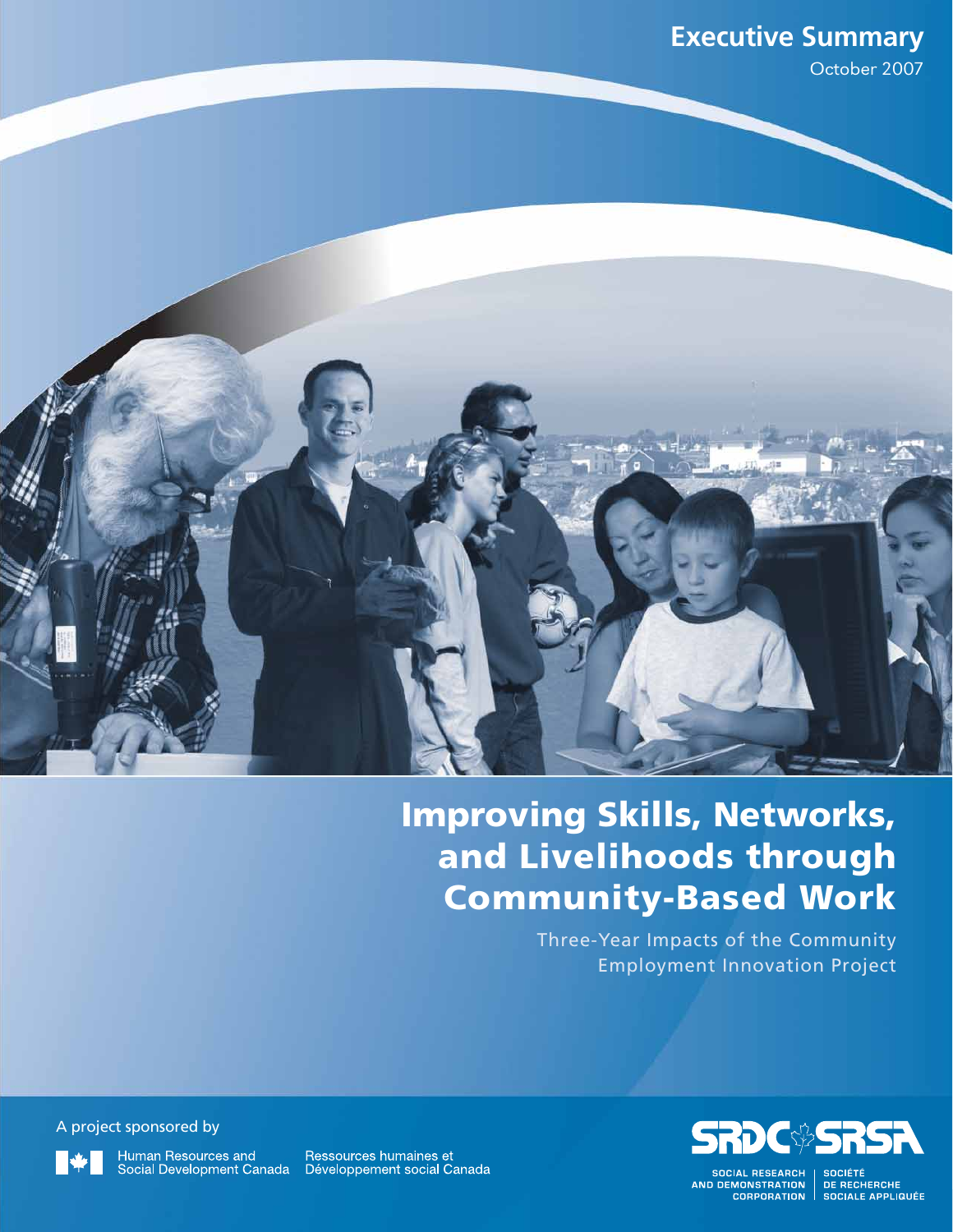## **SRDC BOARD OF DIRECTORS**

#### **CHAIR**

**Richard A. Wagner** Partner, Ogilvy Renault

#### **MEMBERS**

**Peter Barnes** President, Peter Barnes Enterprises Inc.

**Paul Bernard** Professor, Department of Sociology, Université de Montréal

**Monica Boyd** Professor, Department of Sociology, University of Toronto

**Yvon Fortin** Director General, Institut de la Statistique du Québec

**John F. Helliwell** Professor, Department of Economics, University of British Columbia

**Sharon Manson Singer** President, Canadian Policy Research Networks

**Elizabeth Parr-Johnston** President, Parr Johnston Economic and Policy Consultants

**Ian Stewart** Chair, Centre for the Study of Living Standards

#### **Jean-Pierre Voyer**

Executive Director, Social Research and Demonstration Corporation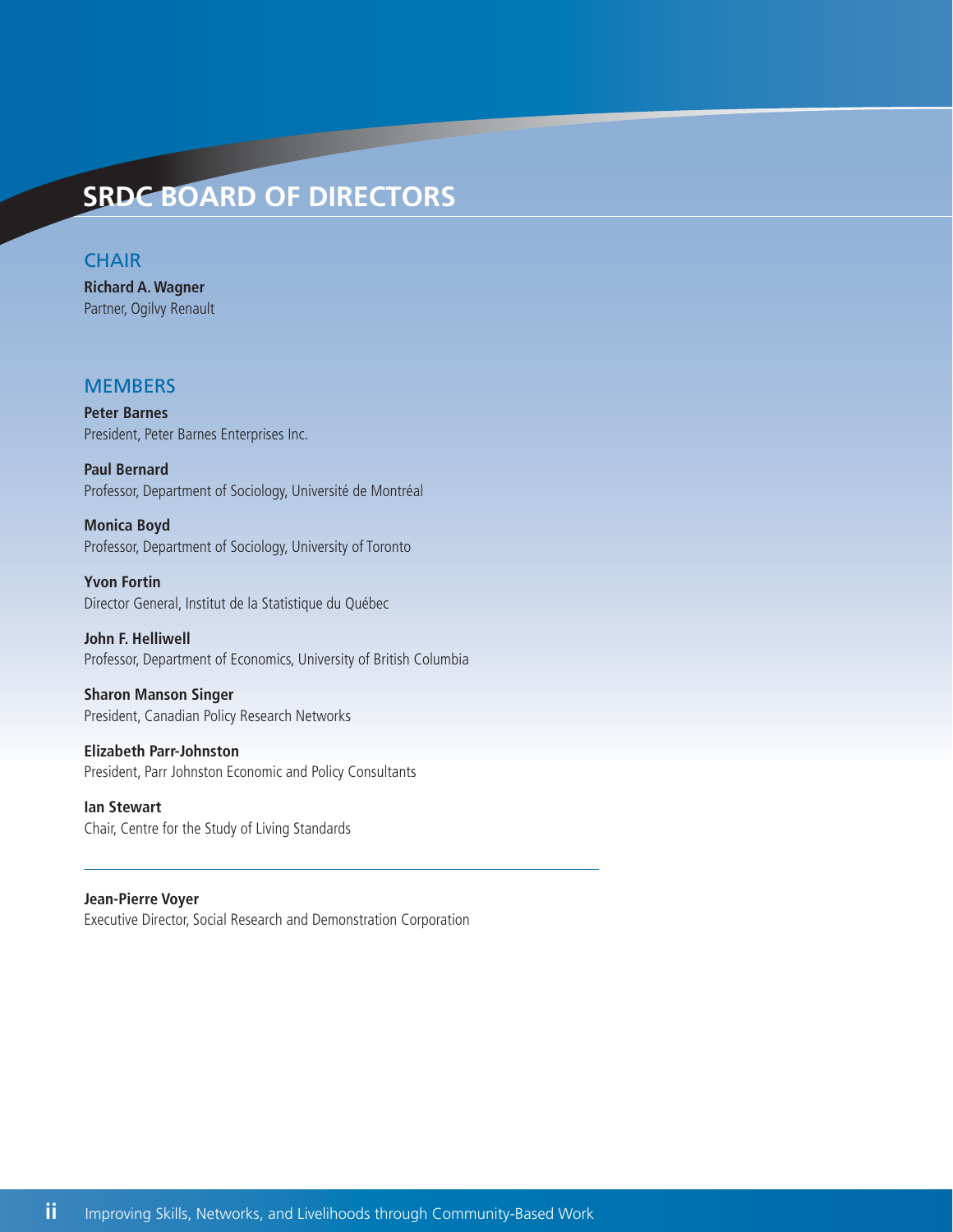# **Improving Skills, Networks, and Livelihoods through Community-Based Work**

## **Executive Summary**

October 2007

David Gyarmati Shawn de Raaf Claudia Nicholson Boris Palameta Taylor Shek-Wai Hui Melanie MacInnis



**SOCIAL RESEARCH AND DEMONSTRATION** 

**SOCIÉTÉ** DE RECHERCHE CORPORATION SOCIALE APPLIQUÉE





Human Resources and Social Development Canada Ressources humaines et Développement social Canada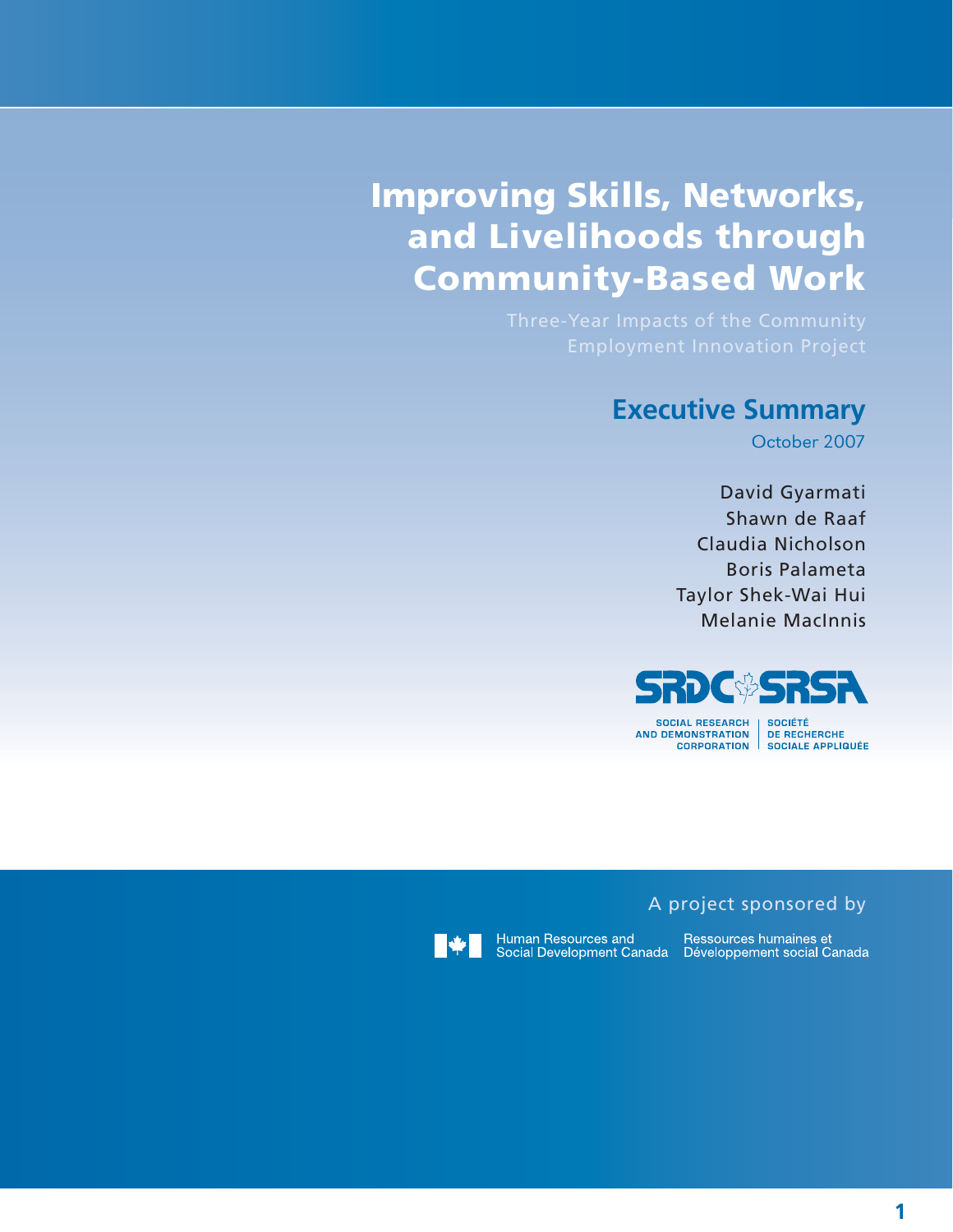### **ABOUT THE SOCIAL RESEARCH AND DEMONSTRATION CORPORATION**

The Social Research and Demonstration Corporation is a non-profit organization and registered charity with offices in Ottawa and Vancouver. SRDC was created specifically to develop, field test, and rigorously evaluate social programs. SRDC's twopart mission is to help policy-makers and practitioners identify social policies and programs that improve the well-being of all Canadians, with a special concern for the effects on the disadvantaged, and to raise the standards of evidence that are used in assessing social policies. As an intermediary organization, SRDC attempts to bridge the worlds of academic researchers, government policy-makers, and on-the-ground program operators. Providing a vehicle for the development and management of complex demonstration projects, SRDC seeks to work in close partnership with all levels of governments — federal, provincial and local — as well as with communities where these projects take place.

> Copyright © 2007 by the Social Research and Demonstration Corporation The findings and conclusions stated in this report do not necessarily represent the official positions or policies of HRSDC or NS-DCS.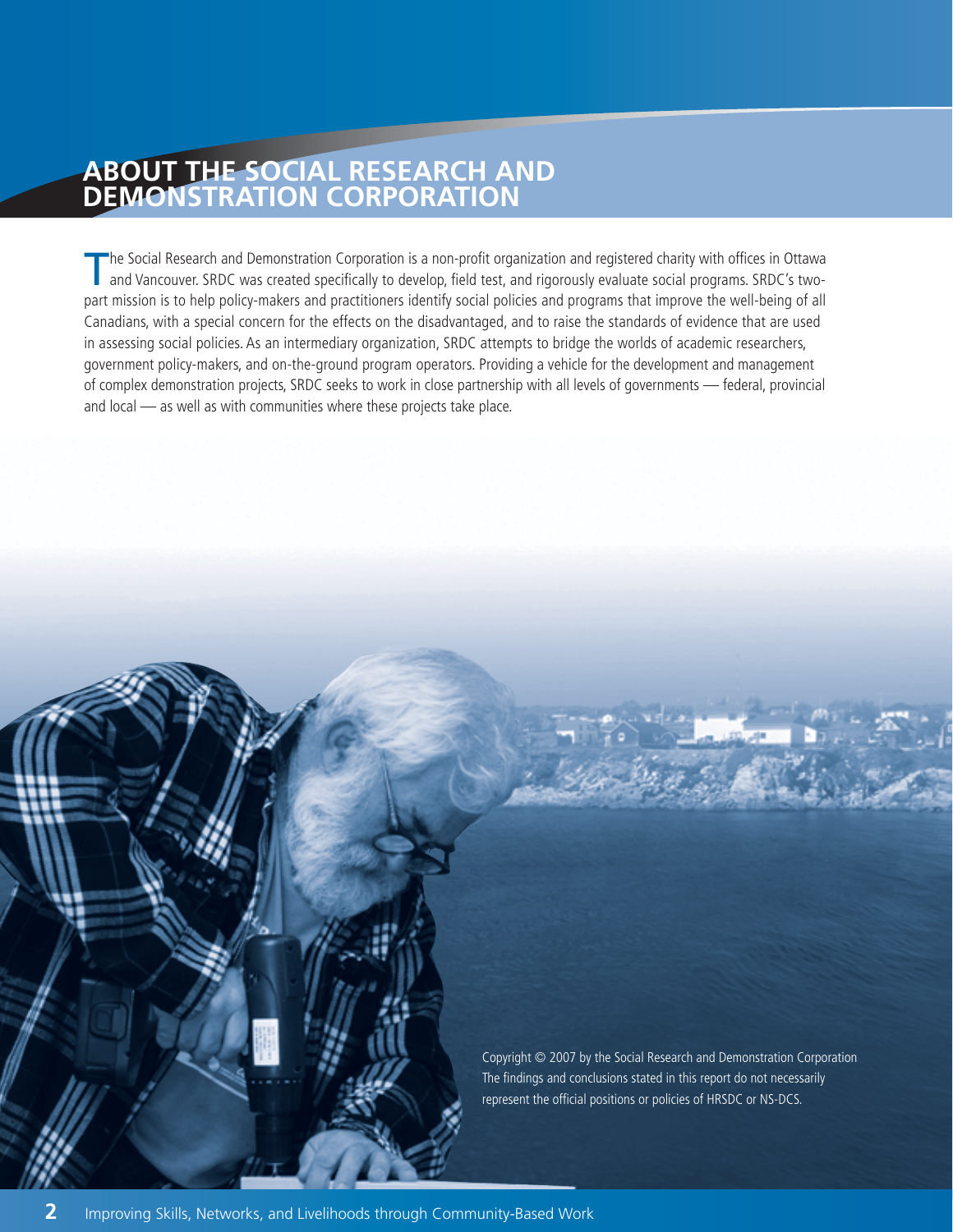### **ACKNOWLEDGEMENTS**

The Community Employment Innovation Project (CEIP) is the result of collaboration among a large number of organizations and individuals. We would like to acknowledge and thank those who have been instrumental to CEIP's success. CEIP would not have been possible without the support of Human Resources and Social Development Canada (HRSDC), the principal funder of the project and the originator of the idea that eventually became CEIP. Similarly, we would like to thank CEIP's other sponsor, the Nova Scotia Department of Community Services (NS-DCS), for their support. We also acknowledge the contributions made by our local delivery partners, who helped establish and run the CEIP program office, including staff from the Cape Breton Family YMCA, the Breton Business Center, the Atlantic Coastal Action Program — Cape Breton, and Breton Rehab Services. As well, we thank our many research partners for their collaboration including Statistics Canada and the Institute for Social Research (ISR).

We offer a special acknowledgement for the extensive contributions of the dedicated volunteers who served on CEIP community boards as well as the many organizations that sponsored projects in their communities. Finally, we want to express our very special thanks to the individual participants in CEIP, both those who worked on projects and those who, as members of CEIP's control group, are telling us how much difference this intervention makes.

There are many others who contributed to this project in both an implementation and research capacity. A complete list is included in the full report.

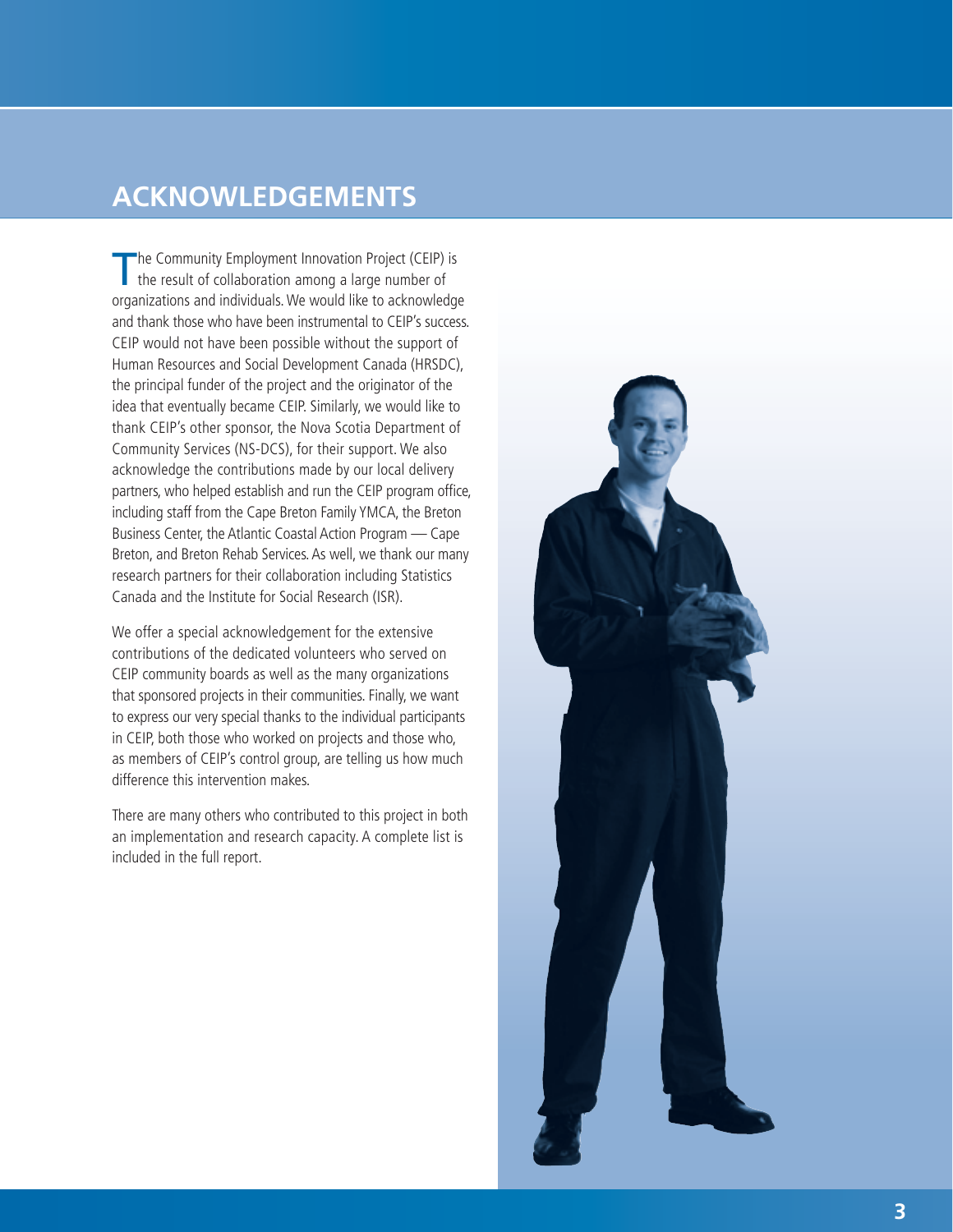## **INTRODUCTION**

Canada has enjoyed a prosperous period of stable economic<br>
growth for more than a decade. Employment levels have increased for 14 consecutive years and the national unemployment rate has reached a 30-year record low. However, there are regions of the country that have not shared equally in the benefits of sustained growth and still face chronic high unemployment. Industrial Cape Breton is one such example, where closure of coal mines and a declining steel industry have resulted in double-digit unemployment rates for over a decade. Despite a thriving national economy, the current unemployment rate in Cape Breton remains more than twice the national average at 13 per cent, with particular communities fairing much worse still. Other examples include the Gaspésie region of Quebec, which has a history of reliance on seasonal industries, with a current unemployment rate of 18 per cent, and several single-industry towns in British Columbia that suffer from declines in logging and local pulp and paper mills. Unemployed individuals in these areas face higher risks of deteriorating skills, reduced employability, poverty, and social exclusion. Similarly, communities may face significant outmigration, reduced cohesion, and decline in their capacity.

Over the last 30 years, governments have implemented a range of employment programs to address the challenges posed by enduring unemployment. Although many of these programs met their short-term objectives, the problem persists and innovative responses are needed. The Community Employment Innovation Project (CEIP) is one such response that is currently being researched and tested, and could potentially provide a long-term solution that engages both communities and individuals. CEIP offered volunteers up to three years of work on projects that were developed by local communities in the Cape Breton Regional Municipality (CBRM), affording participants a significant period of stable earned income and an opportunity to gain varied work experience, acquire new skills, and expand their networks of contacts.

CEIP differs from earlier community-based employment programs in a number of critical ways, which may have positive effects on participants' lives and livelihoods. This report introduces CEIP, distinguishing it from traditional employment programs, and presents results from the latest impact study, which reviews the effects of the program over the full three-years of eligibility.

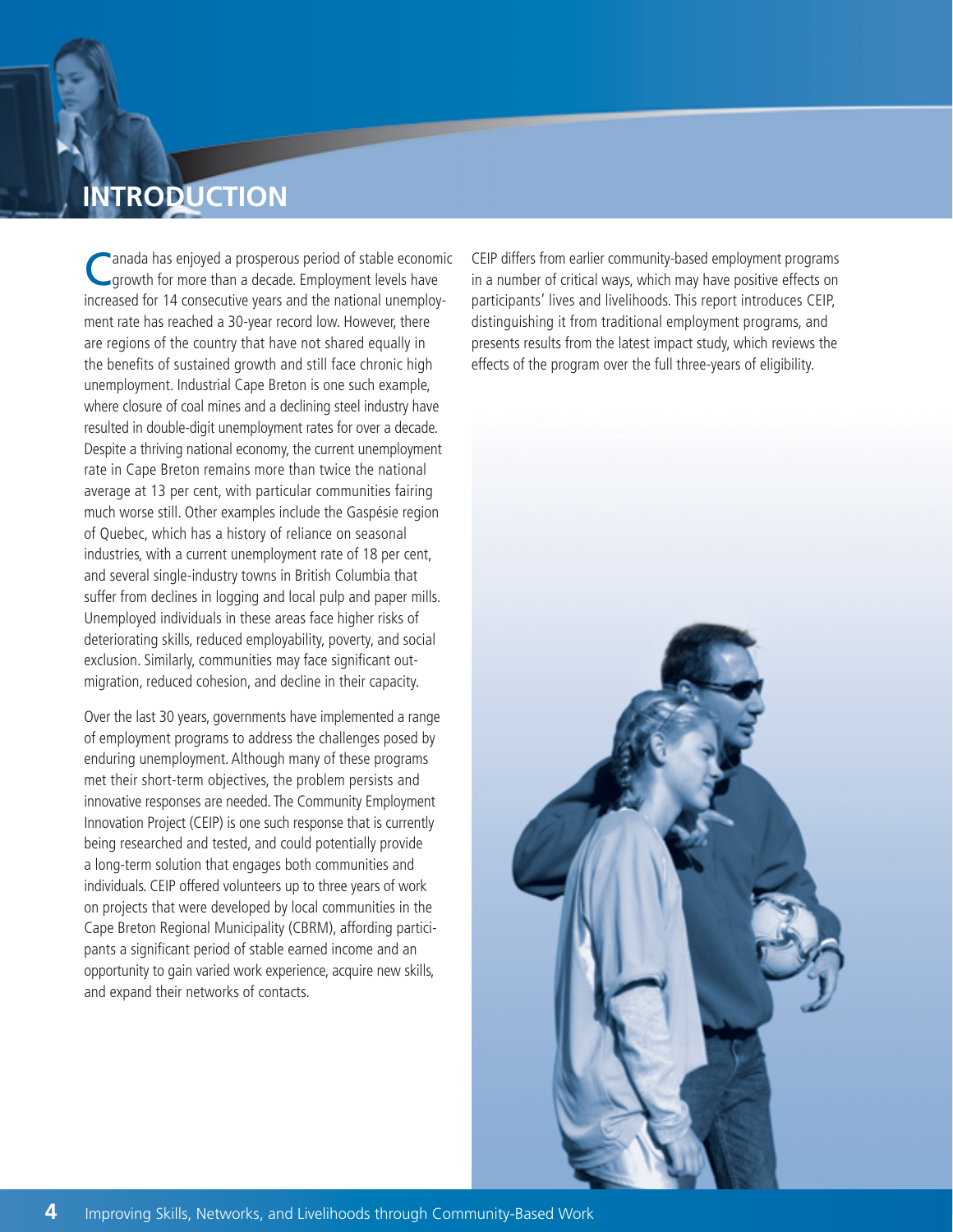### **BACKGROUND AND PROGRAM MODEL**

CEIP is not a traditional job creation project: although it does address a short-term need for employment, it is first and foremost a research study that is testing an active re-employment strategy as an alternative to Employment Insurance (EI) or income assistance (IA). CEIP was first implemented in the Cape Breton Regional Municipality (CBRM) in Nova Scotia in 1999. Managed by the Social Research and Demonstration Corporation (SRDC), a non-profit social policy research organization that specializes in developing, implementing, and evaluating large-scale, long-term demonstration projects, CEIP is funded by Human Resources and Social Development Canada (HRSDC) and sponsored by the Nova Scotia Department of Community Services (NS-DCS).

Since the late 1980s, labour market policy discussions have included what are known as active labour market policy measures. The idea is that transfer programs should encourage recipients to work rather than "passively" receiving cash benefits. In the case of CEIP, transfer recipients in areas of high and continuing unemployment, where labour market possibilities are limited, were encouraged to take up community employment in exchange for their entitlements to EI or IA.

#### The Role of Communities: Empowerment and Capacity-Building

One fundamental idea that distinguishes CEIP from earlier approaches is the notion that local communities should be able to define their needs and then develop projects to meet those needs. In this spirit, CEIP conferred extensive control to communities over project development in order to explicitly link projects with local priorities and needs. Under the program, communities were responsible not only for developing projects that would employ CEIP workers, but also for creating local decision-making bodies, strategic planning, and mobilizing local project sponsors. Through these actions, CEIP was expected to serve as a catalyst for community action, which would in turn support capacity-building and improve social and market conditions.

#### Social Economy: Finding Alternative Solutions to Unemployment

CEIP also differs from past programs in that it grows from a body of knowledge and practical experience with the "social economy," which is based on organizations or institutions that are neither entirely public nor entirely private, but which may share characteristics of either sector. This "third sector" type of economy is currently being tested by CEIP to explore whether it can be used to develop opportunities for work, recognizing that some communities have smaller market sectors than others. The idea is to encourage, in ways that the public and private sector do not, activities that are meaningful for both the participant and the community. CEIP is testing this notion using a rigorous design to determine if a social economy can in fact provide a range of meaningful jobs without large capital investments.

#### Job Placements and Program Services: Opportunities for Growth

Like earlier programs, CEIP was designed to replicate traditional employment. Participants worked for 35 hours a week on the locally developed projects to which they were assigned, and in return, they were paid a community wage that started at \$280 per week and increased to \$325 along with changes to the provincial minimum wage. CEIP employment was insurable under the EI program and covered by the Nova Scotia Workers' Compensation program and the Canada Pension Plan. Optional medical benefits were also available.

Unlike other programs, however, CEIP features several unique aspects including a long period of eligibility, a diversity of job placements, and supporting program services. Specifically, participants were eligible for CEIP for three years — a much longer term than other programs provide — as long as they did not return to regular EI benefits or IA as their primary source of income. Participants were also encouraged to become involved in a number of job assignments rather than a single placement, thus obtaining a wider range of work experience.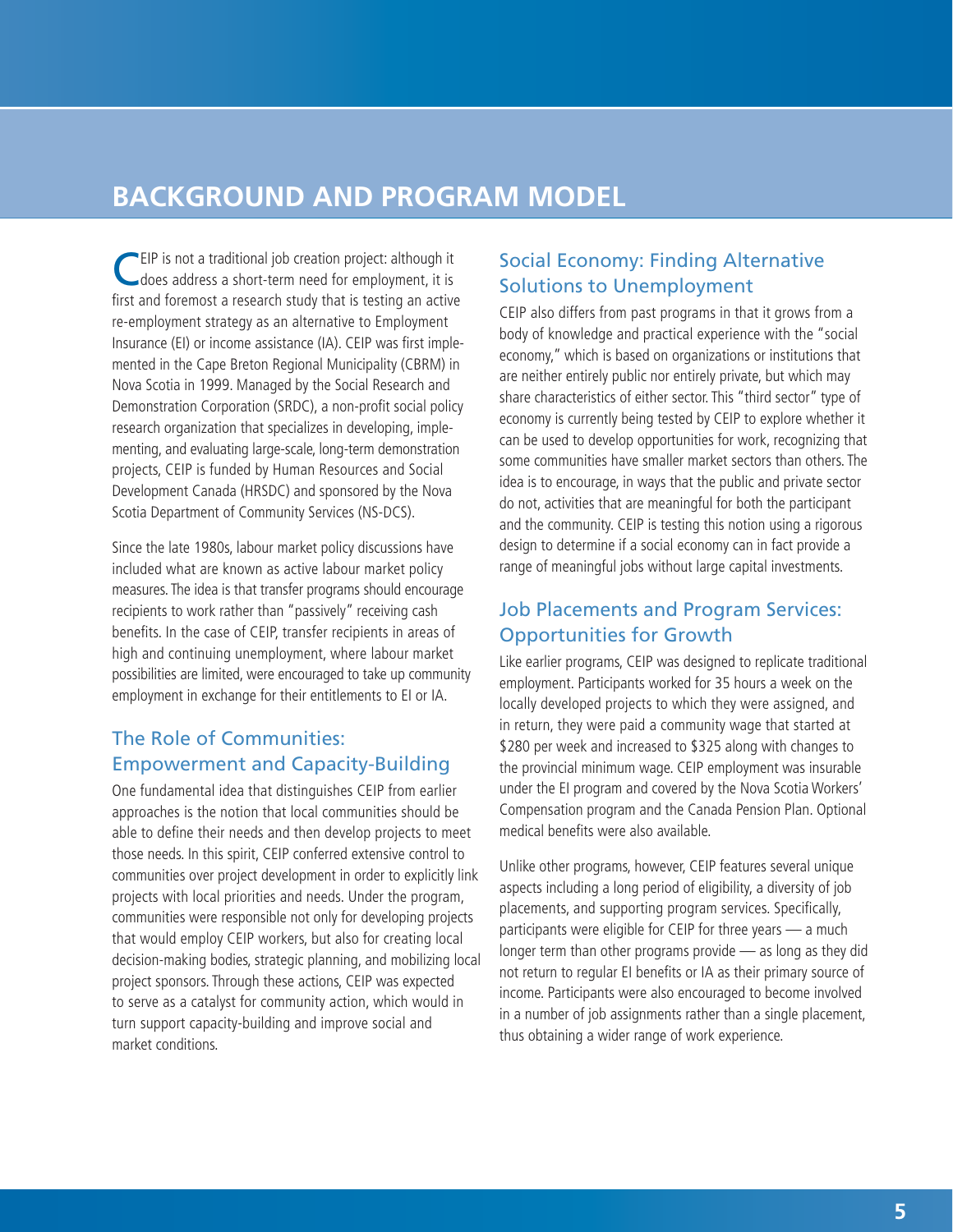Furthermore, although CEIP participants worked mainly on community-based projects, a number of ancillary activities were also built into the program model to allow for enhanced employability of participants, and to encourage a more integrated approach to employment. Such activities included an employability assessment, basic job-readiness training, limited transferable skills training, and job search support to aid in the transition to other market employment.

#### Enhancing Employability: Acquisition of Skills and Social Capital Development

CEIP is not a training intervention that seeks explicitly to develop human capital. Rather, the program focuses on the maintenance and acquisition of skills through work experience; the varied nature of many job opportunities in the social economy can require so-called generic, or soft, skills (like flexibility, teamwork, multitasking, and lifelong learning) that are transferable to jobs outside the range of CEIP. CEIP also aimed to enhance participants' social capital in terms of their networks of contacts and the resources and supports that are available to them through those networks.

In line with recent conceptual developments, CEIP adopts a definition of social capital that emphasizes the availability of resources and supports within social networks. This is important in terms of CEIP's potential impact on current Canadian policy: in recent years, policy-makers have shown significant interest in social capital and the possibilities it presents with regards to network enhancement and network effects on employment and self-sufficiency. As such, mechanisms built into the CEIP program model may have encouraged the development of skills and social capital in ways that earlier programs did not.

Unlike earlier interventions, CEIP also attempts to assess the effects of the program on both the skills and social networks of participants, and this independently of their labour market experience. This is important in order to understand what gives rise to any longer-term impacts on employment, or to explain the absence of such impacts: namely, do employment gains arise because of improved skills and human capital, or is social capital a more significant factor? Inversely, if the program does not lead to increased employment in the long-term, is it because the program is not effectively improving skills, networks, and employability of participants, or is it simply indicative of the lack of job opportunities in an area of chronic unemployment?

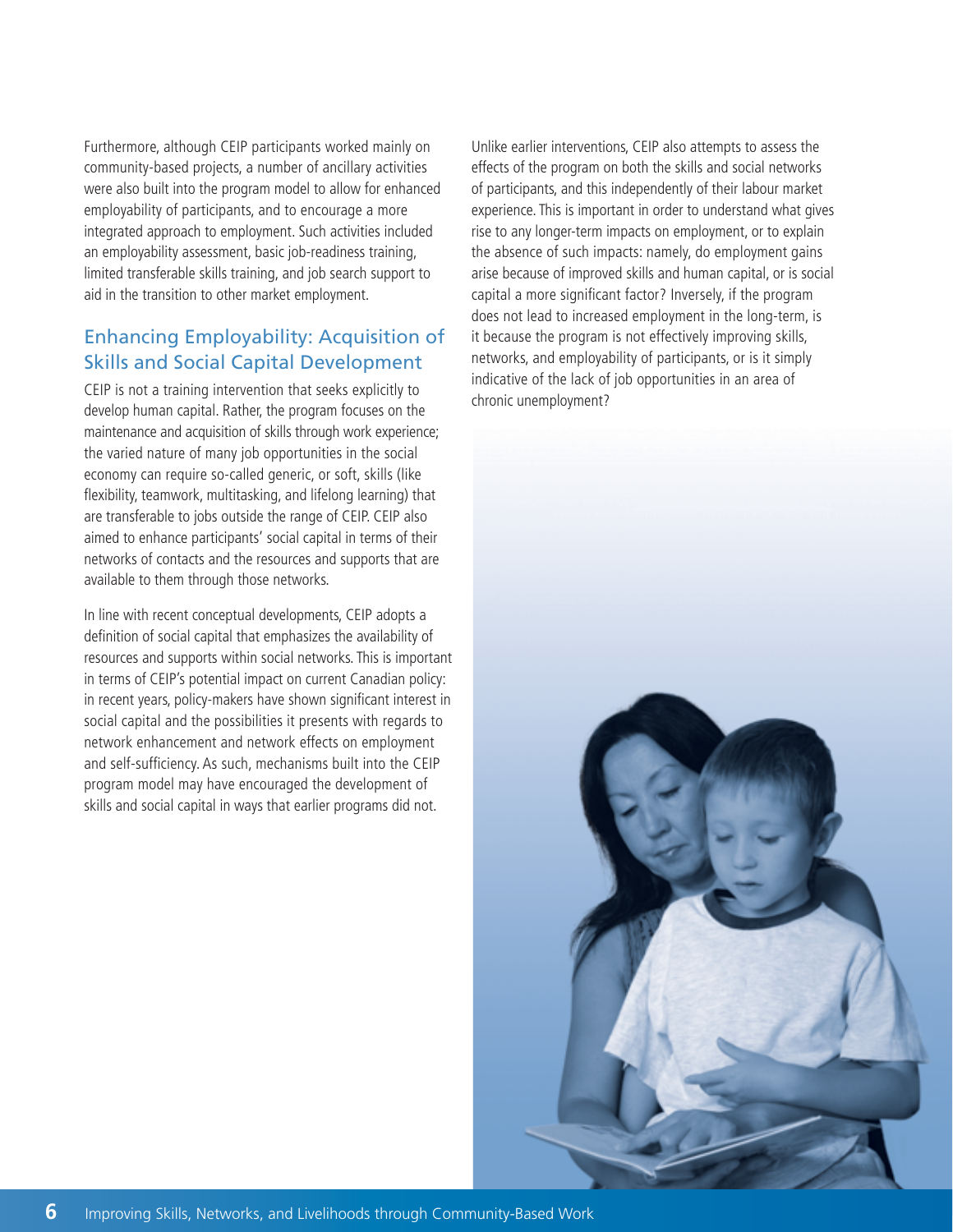### **CEIP EVALUATION DESIGN**

One of the most important features of CEIP, and one that sets it apart from earlier community employment initiatives, is its evaluation design. Under SRDC, CEIP has been set up as a demonstration project using a multiple methods approach to evaluate its effects on both individuals and communities. This includes a random assignment evaluation design — widely accepted as the most reliable way to estimate a program's impacts — that will provide an authoritative assessment of how CEIP impacts the lives and livelihoods of program participants and their families.

CEIP aims to assess the feasibility of a community-based jobs program for the long-term unemployed, to estimate the benefits generated by such a program, and to determine whether or not it would be socially and fiscally advantageous for governments to introduce such an intervention on a wide scale. In evaluating the benefits of the project, CEIP is considering both those that accrue to individuals who work on the community-based projects and those that are experienced by the communities where the projects take place. The evaluation strategy for CEIP includes four main components: implementation research, individual impact studies, a community effects study, and a cost-benefit analysis. This is the summary for the second of three individual impact studies.

#### Methodology and Recruitment

The goal of this second individual impact analysis is to measure the changes in outcomes that CEIP produces for the individuals who take part. The primary data source used for this impact study is the 40-month follow-up survey. Statistics Canada administered this as a telephone survey to program and control group members 40 months after their enrolment in the study. The survey covered all of the key outcomes of interest that could not be analyzed through administrative data sources, including employment and earnings, transfer receipt, personal and household income, social capital, transferable skills, attitudes, and health and well-being.

During the enrolment phase, 5,980 eligible EI beneficiaries and 804 eligible IA recipients were randomly selected and mailed letters of invitation to an information session where they learned about CEIP and were given the opportunity to volunteer. The vast majority of those who showed up also enrolled in CEIP: of the 1,620 EI beneficiaries that attended, 62 per cent signed the enrolment form. In the IA sample, 93 per cent of attendees enrolled in the program (516 out of 557 people). Half of the enrollees from both the EI and IA samples were then randomly assigned to the program group, who were eligible for CEIP, and the other half to the control group, who were not.

#### Participating in CEIP

Following random assignment, the vast majority of program group members signed a Project Participation Agreement (PPA) and went on to participate in CEIP-related activities. For the EI sample, participation rates peaked at 77 per cent during the fourth month post-enrolment, and declined gradually over the remainder of the eligibility period. The highest level of participation among IA program group members — 89 per cent — was observed during the fifth month after enrolment and also declined slowly over the remaining time.

#### CEIP Projects and Work Placements

The primary activity that participants were engaged in during their eligibility was community-based work placements on projects that were developed by communities. A total of 295 CEIP projects were created by the five participating communities during the full eligibility period, which generated a total of 1,300 positions and 2,113 work placements for participants, allowing many to work in multiple positions. CEIP jobs spanned all 10 of the National Occupational Categorizations: the largest category was by far service positions (378), followed by business, finance, and administration (231) and natural and applied sciences (230).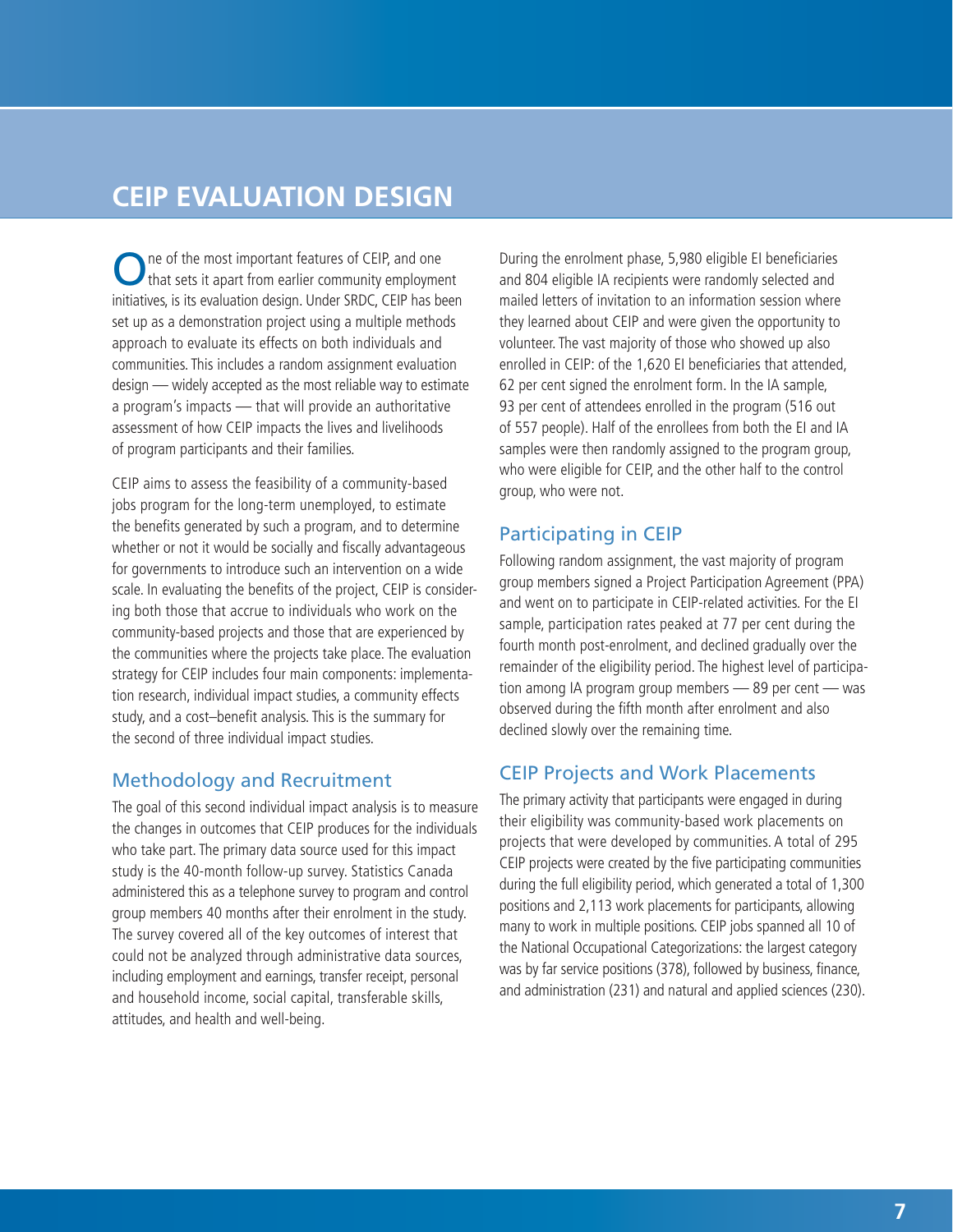## **SUMMARY OF FINDINGS**

Results from the second impact analysis demonstrate<br>that not only are large employment and earnings gains sustainable over three years of program eligibility, but also the quality of jobs were improved, including the skill levels of positions held, the varied nature of work experiences they offered, and the extent of job stability. Furthermore, the longer period of program eligibility may be an important factor in many of the other positive non-economic effects on participants that were observed, including improvements in social capital, transferable skills, attitudes to work, and volunteering. Although these results do not incorporate any significant post-program period, they provide important evidence regarding the full in-program effects of a community-based jobs program with long duration eligibility.

CEIP led to substantially higher rates of full-time employment, increased earnings, and reduced receipt of EI and IA benefits, all of which were sustained for the three years of eligibility.

Figure ES.1 illustrates that monthly full-time employment rates among EI program group members were at least 30 percentage points higher than for the control group for most of the eligibility period. Among the IA sample, impacts on full-time employment were even more dramatic, sustained at nearly 50 per cent over the full period of eligibilit[y \(Figure ES.2\).](#page-10-0) 

As a result of the impacts on employment, CEIP had a large cumulative effect on earnings over the course of the threeyear period of eligibility. Total earnings of EI program group members were \$14,000 higher (36 per cent) than those of the control group after 38 months. Impacts were even larger among program group members in the IA sample, where earnings increased by more than \$25,000, or 151 per cent, over the same period.

High rates of ongoing participation in CEIP and significant program satisfaction tend to confirm the hypothesis that the program was in fact of continued interest to the eligible group of volunteers. A very low percentage of program group members left CEIP during their eligibility to return to EI or welfare and, consequently, large and sustained reductions in the receipt of such benefits were observed during the life of the program.

While CEIP had a major incremental impact in the creation of full-time employment, one important question remains: what will happen when CEIP's three-year community placements are over? Among EI program group members, a little over one-third of those employed full-time were working in non-CEIP jobs near the end of their eligibility, while the same was true for only 10 per cent of the IA program group members. This indicates that a significant proportion of both samples relied on CEIP positions until the end of the eligibility period, which is likely to result in a marked decline in employment levels for these participants when the program ends. The severity and duration of this decline remains to be seen and will be a major focus of the final impact study.

#### Figure ES.1

Full-Time Employment Rates by Month — EI Sample

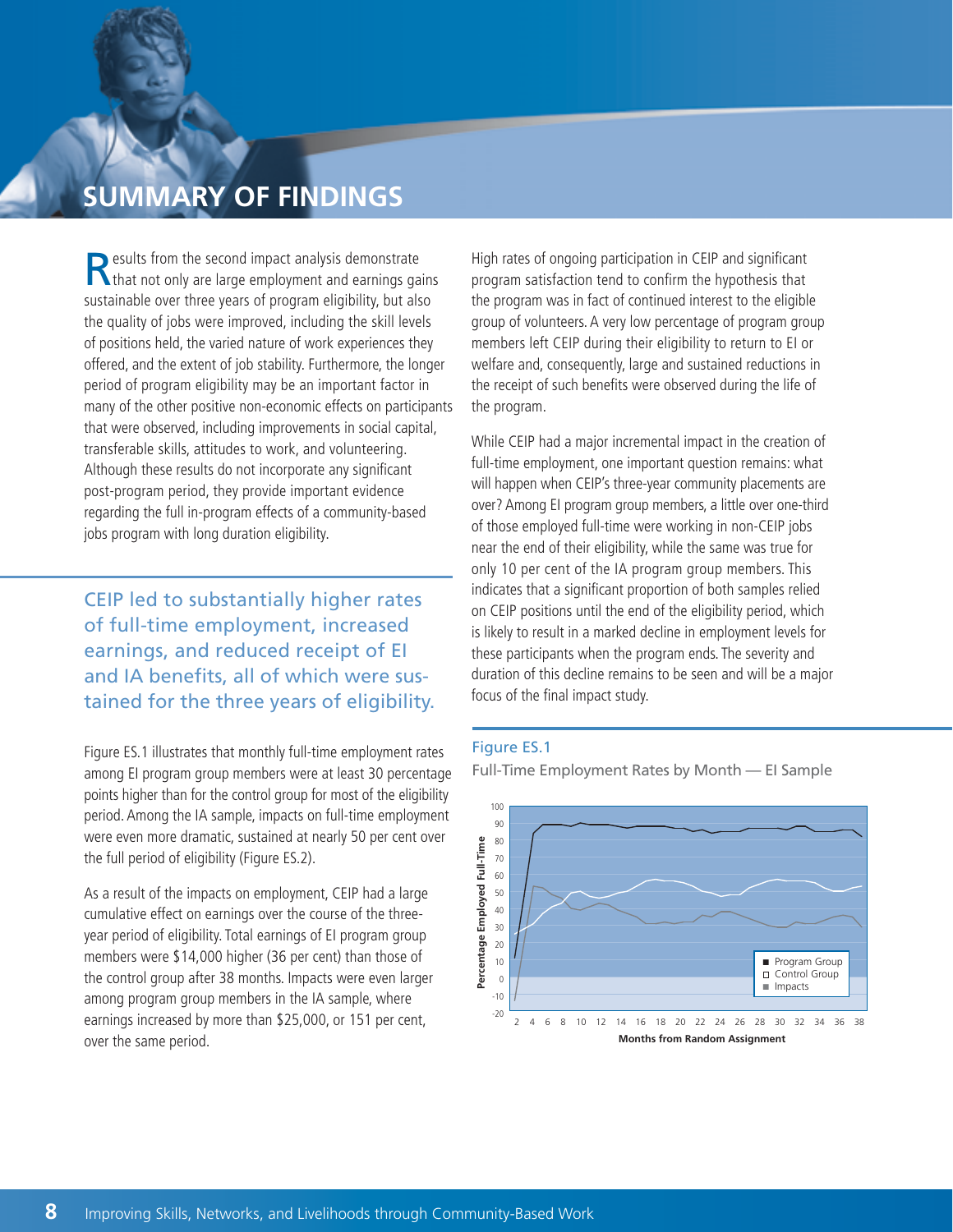#### <span id="page-10-0"></span>Figure ES.2

Full-Time Employment Rates by Month — IA Sample



CEIP's most heavily felt effects were on particular disadvantaged groups, including those experiencing employment barriers, lower incomes, and those with fewer social supports.

Although large employment gains were observed throughout both EI and IA program groups, impacts were somewhat larger among those with lower initial incomes, those with employment barriers arising from health or activity restrictions, and those with smaller social networks. Given that these groups are more disadvantaged, an offer of stable long-term community jobs could have been expected to lead to larger incremental employment impacts. However, there were some doubts as to whether individuals facing one or several employment barriers could maintain these jobs. Results suggest that these groups can maintain long-duration employment through a communitybased jobs program like CEIP.

CEIP enhanced not only the duration of employment and number of jobs held but also improved the quality of jobs for many participants.

Not only did CEIP successfully improve employment rates among participants, it also helped some program group members gain access to higher-skilled occupations than would otherwise have been available to them. For example, the rate of program group members whose main job was in a high-skilled or management position was a full 11 and 13 percentage points higher among the EI and IA samples, respectively, compared to the control groups.

CEIP also appears to have achieved a balance between diversity and stability by providing varied and multiple job opportunities, while also improving the duration of jobs held. This afforded many program group members potentially more inclusive work experiences and more significant job stability. These results confirm that communities can mobilize local resources and create projects, which provide a range of meaningful job opportunities.

However, results also indicate that a small percentage of EI program group members worked in lower-skilled jobs than they would otherwise have done, and for lower wages. This finding underscores the need to ensure that community employment programs offer a good range of job options, include a careful selection of project sponsors, and provide a rigorous assessment of participants if suitable job placements are to be achieved.

#### CEIP also led to improvements in generic transferable skills and attitudes to work.

Did the work experience generated by CEIP provide for the maintenance and acquisition of skills? Although the effects of CEIP on generic skills were unclear at the mid-point of eligibility, after three years in the program significant positive effects were observed. Among the EI program group, CEIP produced positive effects on measures of persistence, lifelong learning, adaptability, and systems thinking. Among IA program group members, mixed effects were shown, positive for responsibility and receptiveness to continuous lifelong learning, but negative for problem solving and participants' sense of quality accomplishment. Among both samples, CEIP continued to strengthen positive attitudes towards work and reinforced negative opinions about reliance on government transfers.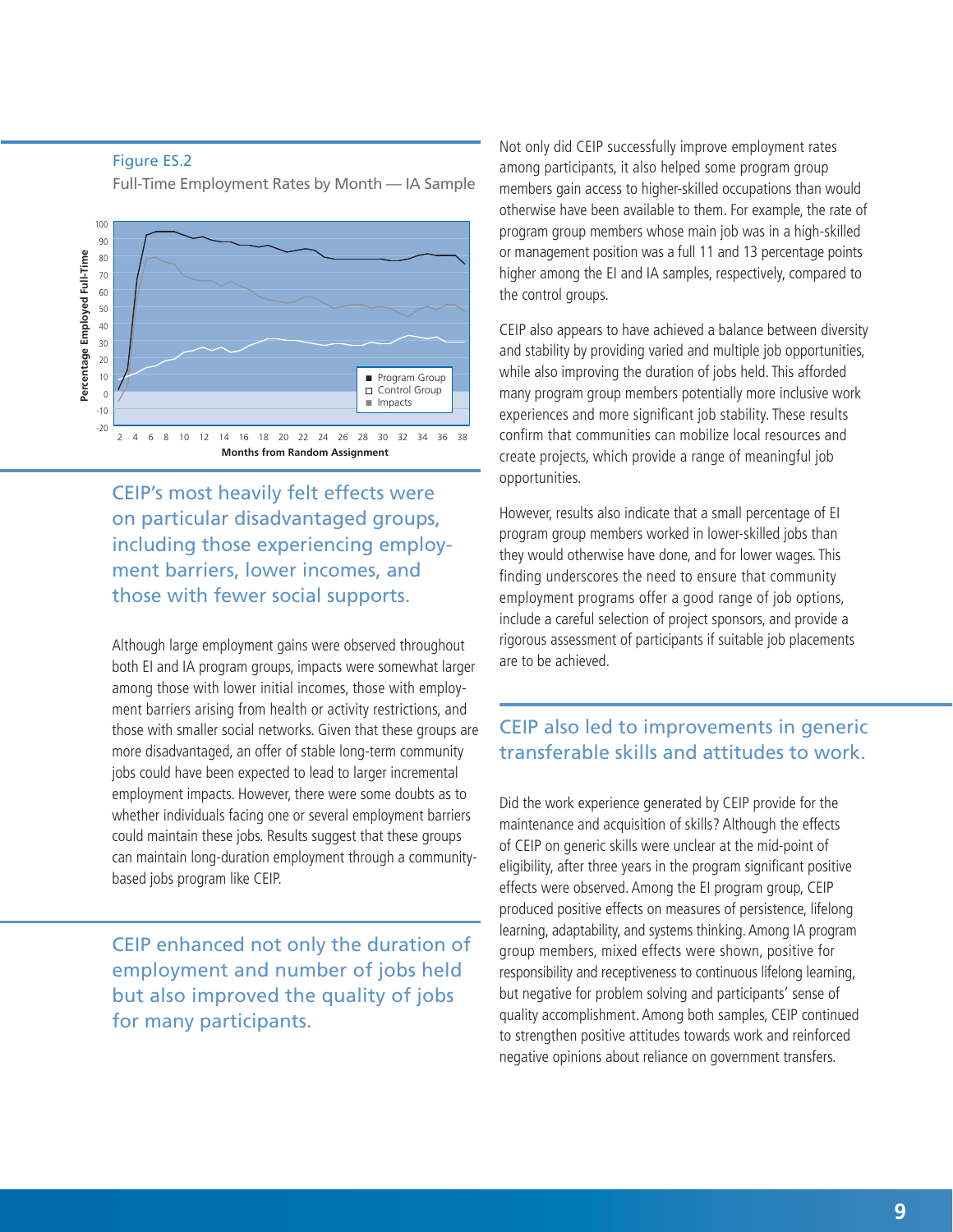#### CEIP improved the well-being of program group members, with reductions in the extent and severity of poverty and hardship, and improved life satisfaction.

CEIP's impact on the extent of poverty was noteworthy as it reduced by 10 percentage points the percentage of IA program group households with incomes below Low-Income Cut-Offs (LICOs). The largest reduction in poverty occurred at the lowest income range, where program group members were 17 percentage points less likely to have household incomes below 50 percentage points of LICOs. An 8 percentage point reduction was also observed in the number of EI program group members in the lower-income categories. CEIP's impact on poverty for the IA sample is shown in Figure ES.3.

#### Figure ES.3

Impacts on Low-Income Status Among the IA Sample



As a result of increased incomes, program group members were more likely to report being able to meet most regular expenses and financial needs. CEIP also led to improvements, particularly among the EI program group, in reported satisfaction with life.

The overall impact of CEIP on household incomes varied between EI and IA populations, and among households with and without children

Despite clear improvements in the lowest income categories, increased levels of employment and earnings for CEIP participants did not always translate directly into income gains for households. The increased earnings of EI program group members were counterbalanced by a reduction in the total incomes of other household members (Figure ES.4), driven by reduced rates of receipt of a range of other income sources (including IA benefits, disability insurance, and various tax credits). This reduction was observed only in EI households without children, and may relate to a loss of eligibility for income-contingent benefits that are more generous for households with children.

#### Figure ES.4

Income of Other Household Members by Presence of Children

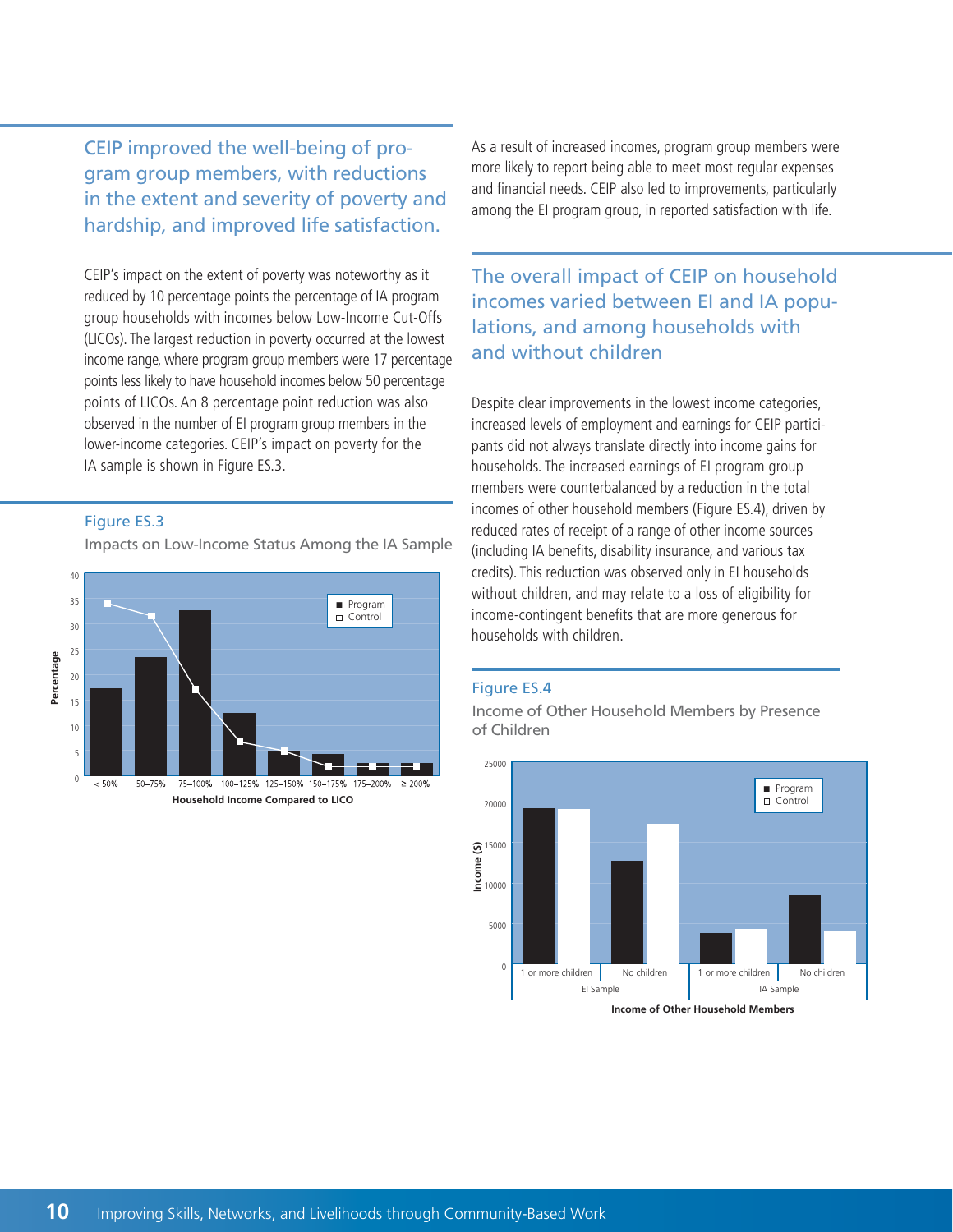In contrast, among the IA program group, there was no significant reduction in total incomes of other household members. In fact, CEIP led to increased incomes arising from significantly higher employment rates and working hours of the participants' spouses among households without children. In these cases, CEIP creates a work incentive effect that likely arises due to the fact that eligibility rules for IA are based on household income: if other household members are no longer eligible for IA, given the participant's involvement in CEIP, this may encourage them to re-enter the labour market. The need for childcare may in turn offset this additional work incentive on participants' spouses, which would explain the absence of household income increases in IA families with children.

These results suggest that employment policies may not always have the intended effect on the overall work effort and income of participating households. Employment policies must pay attention not only to participants' needs, but also to the needs and incentives faced by the other members of their families.

CEIP produced significant improvements in social capital among program group members in ways that may provide a bridge to future employment.

CEIP substantially improved the structure of social networks for both EI and IA program group members. Substantial impacts were observed in those aspects of social capital commonly associated with the development of bridging or linking social capital – namely increased access to specific resources such as specialized advice and help finding a job, growth of weak ties, and reduction in network density. CEIP's three-year eligibility period may be an important factor in the development of social capital, as effects arose largely in the last 18 months.

These results demonstrate that governments can encourage the development of social capital of the unemployed, in partnership with communities, through a jobs strategy like CEIP.

CEIP led to a substantial increase in volunteering among program group members, particularly in formal activities through community organizations.

CEIP jobs were primarily in the voluntary sector, which brought participants into contact with non-profit organizations, many of whom rely on volunteer work to function. This may have produced a greater awareness of volunteerism among participants and substantial increases in volunteering activity. This is important for both individuals and communities as it provides a significant resource for local organizations, and a link to the community and greater levels of social inclusion for the volunteer. Similar to the effects on social capital, impacts on volunteering arose largely in the second half of the project, particularly for the IA program group, suggesting that the longer CEIP eligibility period is an important factor in encouraging volunteering.

Figure ES.5 illustrates the percentage of sample members who engaged in formal volunteering in the year preceding the 40-month follow-up interview. Impacts were substantial among the IA sample, where the rate of formal volunteering among program group members was 21 percentage points higher than in the control group. This was accompanied by a positive impact on the average number of hours volunteered, which increased by 2.6 hours per month. Similar results were observed for EI program group members, who were 10 percentage points more likely to volunteer formally and increased their average hours of volunteering by 3.6 hours per month compared to the control group.

#### Figure ES.5

60 ■ **Program Group** 50 Control Group 40 Percentage **Percentage** 30 20 10  $\theta$ EI Sample **I** and IA Sample

CEIP Impacts on Formal Volunteering

**Participants Having Ever Volunteered in the Previous Year**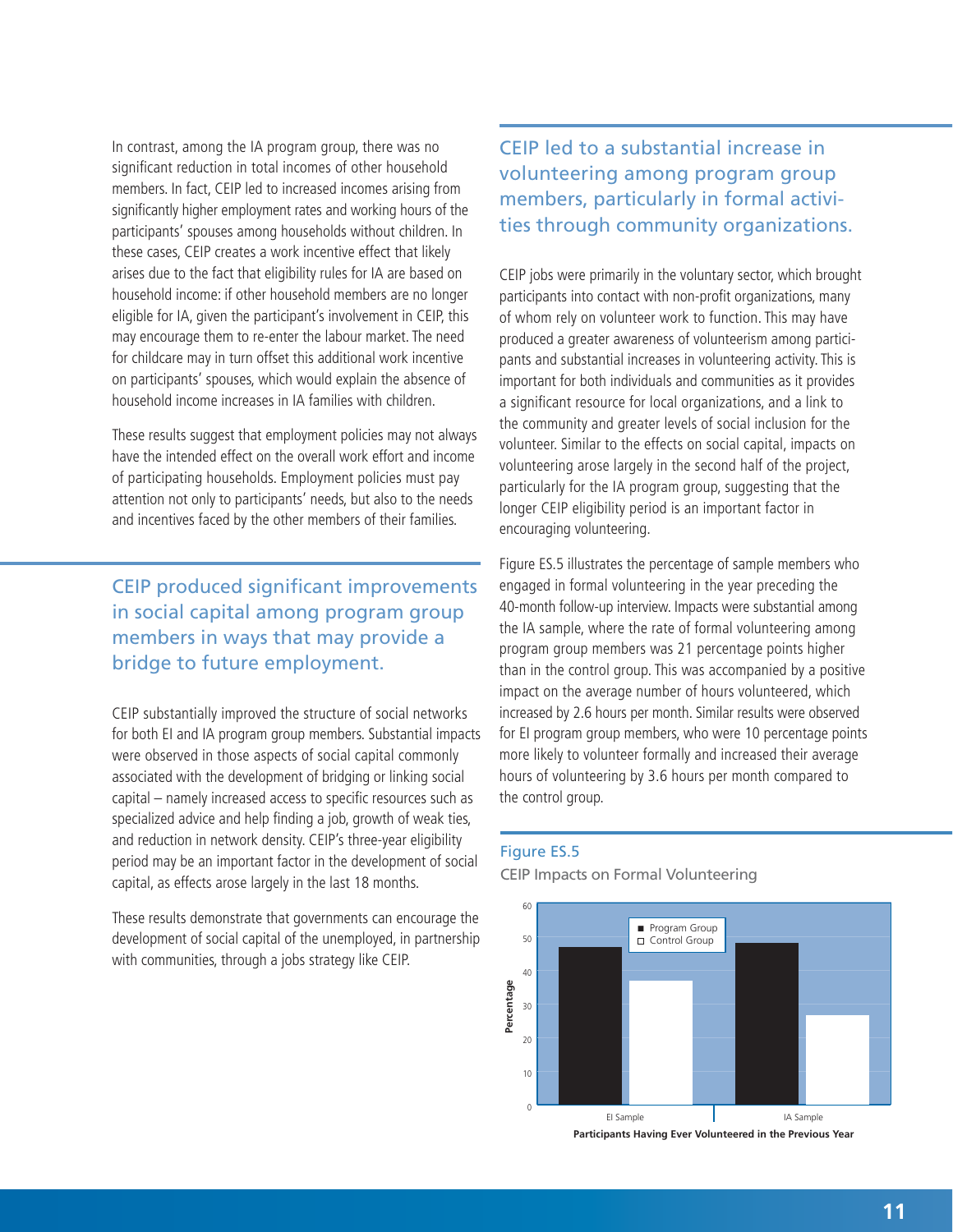

Results from the CEIP interim impact study provide<br>
important evidence regarding the full in-program effects of a community-based jobs program over a long duration of eligibility, but these results do not include any significant post-program period. As a result, they provide little evidence about the effects of the program long after eligibility has ended.

There are a number of questions that still remain to be answered and that have important implications for how policies integrate community-based employment and adapt programs for the best possible results.

- Will program group members move into market employment quickly following the end of their CEIP eligibility? If not, employment impacts may appear negative for a period, given that control group employment rates continue to improve.
- How long will it take program group members to transition into market employment? Will their employment rates be higher than the control group, in the long run, at the final follow-up? Will the added work experience they received through CEIP translate into higher long-term earnings or wages?
- Many program group members, particularly in the IA sample, have come to rely heavily on CEIP as their primary source of income. With the end of eligibility, what will this mean in terms of the experience of hardship among program group members and their families? Will many be forced to return to welfare?
- Will positive impacts on social capital of participants be maintained after their eligibility for the program has ended? If so, how do participants actually make use of social capital to tangibly improve their lives? Does social capital support long-term employment as well as personal well-being and life satisfaction, as has been theorized?
- After accounting for all changes in earnings, transfers, and income over the full follow-up period, how much better off are CEIP participants? How much did communities gain from their participation in the program? From the perspective of governments, is CEIP a cost-effective alternative to EI or IA benefits? How does the cost per dollar in benefit compare to other government transfer programs?

CEIP's final, 54-month, report will provide answers to many of these questions.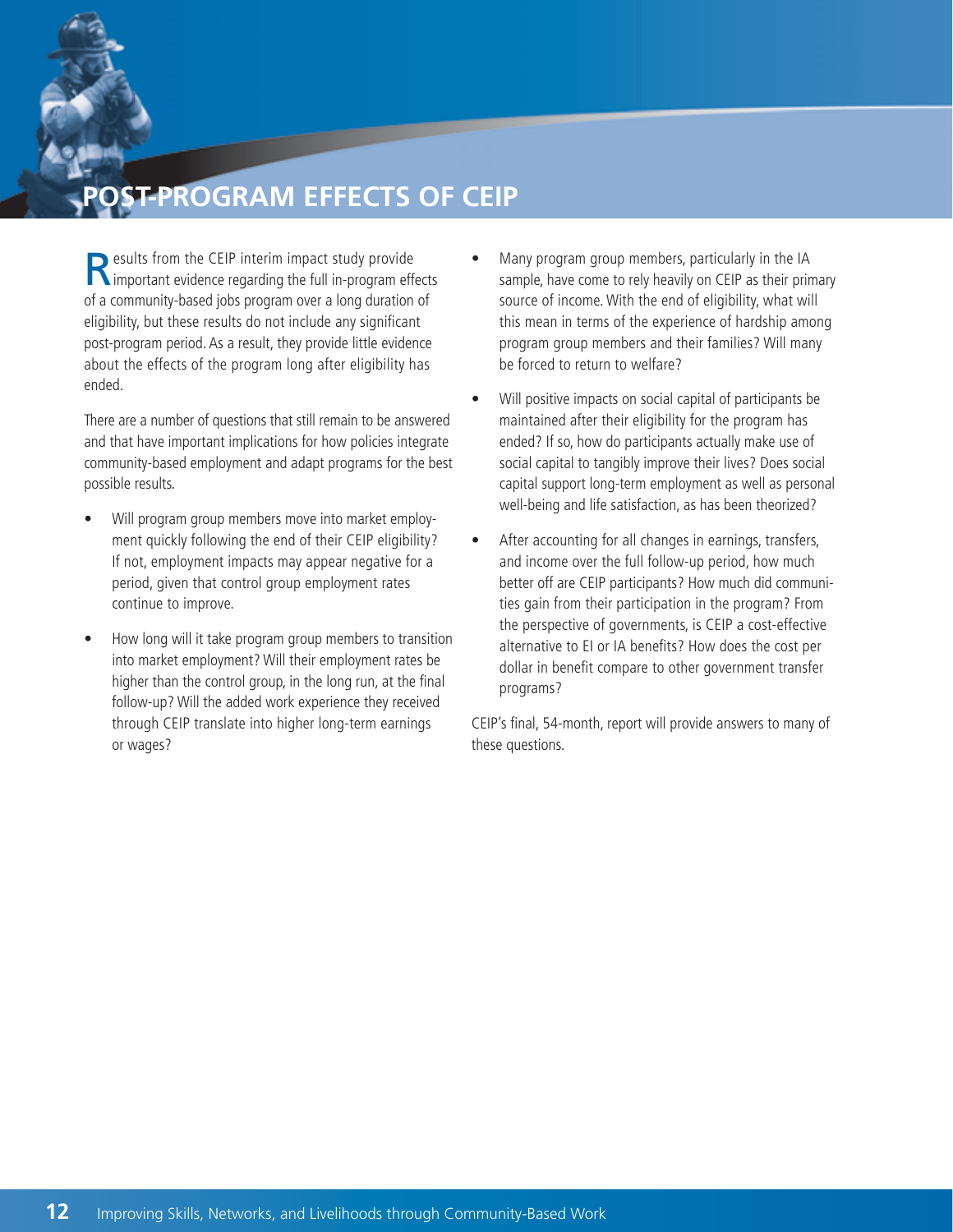### **CEIP PUBLICATIONS**

#### Full report

*Improving skills, networks, and livelihoods through community-based work: Three-year impacts of the Community Employment Innovation Project*, by David Gyarmati, Shawn de Raaf, Claudia Nicholson, Boris Palameta, Taylor Shek-Wai Hui, and Melanie MacInnis (October 2007).

#### Other CEIP publications

*Testing a community-based jobs strategy for the unemployed: Early impacts of the Community Employment Innovation Project*, by David Gyarmati, Shawn de Raaf, Claudia Nicholson, Darrell Kyte, and Melanie MacInnis (November 2006).

*The Community Employment Innovation Project: Design and implementation*, by John Greenwood, Claudia Nicholson, David Gyarmati, Darrell Kyte, Melanie MacInnis, and Reuben Ford (December 2003).

*A model of social capital formation* (working paper 03-01 published in English only), by Cathleen Johnson (January 2003).

*A review of the theory and practice of social economy/Économie sociale in Canada* (working paper 02-02 published in English only), by William A. Ninacs with assistance from Michael Toye (August 2002).